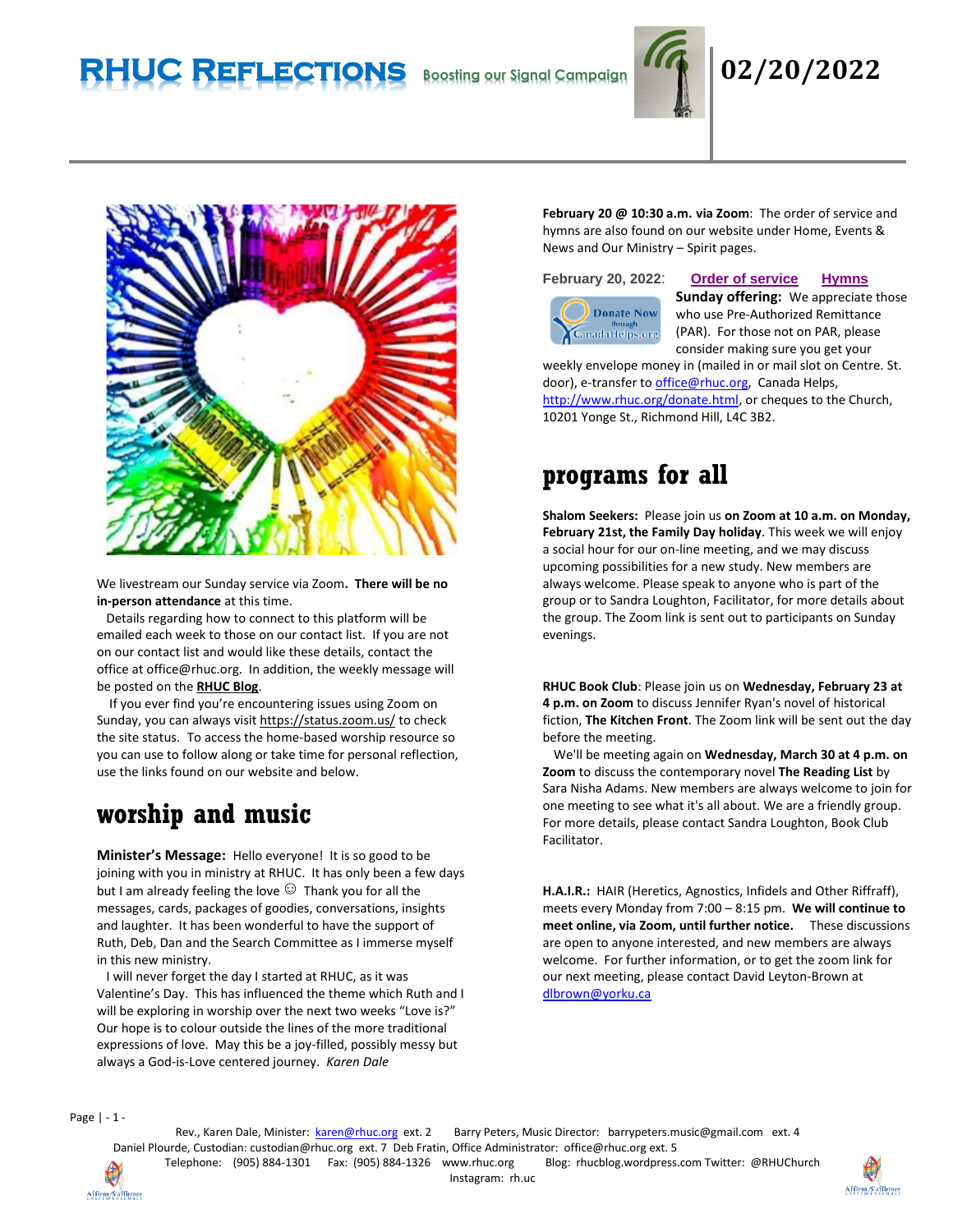# **RHUC Reflections Boosting our Signal Campaign 02/20/2022**



## **church news**

**Congregational Update:** Friends - it is the time of year when we moving towards our **Annual Meeting** which is going to be held after worship on **Sunday April 3rd** rather than March 6th. In preparation we will be putting our Annual Report together and also undertaking our nominations process for leadership positions. We welcomed Rev. Karen Dale on Feb 14th who will have a two week overlap with Rev, Ruth Noble as we transition to a new pastoral relationship.

 Over the past few weeks during our Sunday worship, Ruth has focused on abundance and stewardship. We have been invited to think about our gifts and responding with deep gratitude financially, but also with our time and talents.

 There are many ways to be involved in the life and mission of this congregation. Involvement creates opportunity for building community, learning, service to the life of our community, our neigbourhood and the wider world and ways to deepen our faith. Over the next few weeks, we will be doing a deeper dive into some of those opportunities to give you a chance to reflect on what is happening and how you might engage in new ways! Thank you everyone for all the ways that you make RHUC awesome! *Jane Wedlock, Board Chair*

### **Annual Reports are due by February 22nd !**

 For those writing - please consider again how they fit with our MAP priorities - you only need to pick one, even if your activities address more than one. Please email report to office@rhuc.org.

- 1. Be A Culture of Welcome, Respect and Safety Where We Honour One Another and Respect Diversity
- 2. Engage With the Community in our Neighbourhood
- 3. Ensure our facilities align with our values, identity and purpose
- 4. Develop Intentional Opportunities for People to Gather to Build Relationships, Nourish Spiritual Wellness and Engage in Justice
- 5. Create Dynamic, Engaging and Meaningful Worship
- 6. Reach out with Care to People at All Stages of Life
- 7. Communicate our story both within and beyond the congregation
- 8. Be good stewards of our finances and our facilities
- 9. Foster and Value Leaders and Volunteers

 We have a great story to tell - looking forward to all that has been done even in the midst of the pandemic!

Thanks, Jane Wedlock (Board Chair)

**Cash Cards**: The next order for cash cards will be **April 20.** This is an ongoing fundraiser for RHUC that gives  $1 - 10\%$  back to the church on your gas, grocery, restaurant, coffee or gift purchase!



**Congratulations to Vince Conville**, on the publication of his new book **Rearview Perspective.** Orphaned at an early age in his native Jamaica, Dr. Conville looks back on a life beset with obstacles he managed to overcome to become a successful educator. **Rearview Perspective** follows his story as he wandered from pillar to post, exploited and

abused by family and strangers alike. Through determination, hard work, and a few caring educators, he broke free from the chains of poverty to become a passionate educator who inspired his so-called underprivileged students to appreciate their innate value and ability and to strive to realize their potential. Dedicating himself to a life of service, Dr. Conville hopes his story will serve as an inspiration to others, especially his grandchildren: there is no obstacle that cannot be overcome; where there is a will, there is indeed a way.

 Music is still a huge part of his life, and singing in his church choir is one of the great joys of his life. His greatest pleasure, however, comes from his interaction with family: talking to his sister, Vashti, dining in or out with his children and grandchildren, or just spending quality time with them.

 To buy the book visit our online bookstore at https://bookstore.dorrancepublishing.com/rearviewperspective/

## **outreach**

### **Ageism**

Ageism won't go away by itself. Here are **five ways to combat** it: 1. **Recognize it**. To create awareness requires understanding that there is a problem. In other words, you can't change something you don't know needs changing, including yourself. 2. **Speak up!** If you hear something ageist, consider pointing it out. Rather than make someone defensive, you can calmly tell them you know they didn't realize what they were saying. 3. **Ask yourself**, "Would I like it?" Treat older people with the respect you will want. Think about whether you are being patronizing or talking to them like children (called "elderspeak"). And don't be that fully clothed health aide who gives a nursing home resident the "we" treatment, as in, "We are going to get dressed now."

4. **Be inclusive.** Promote intergenerational experiences. Yarmouth, Massachusetts, on Cape Cod, has a unique intergenerational Model UN program that pairs an elder with a high school student to learn about a pressing global issue, such as water conservation.

5. **Give yourself a break**. If you're thinking that some behavior you thought was respectful is really ageist, now you're enlightened. And you can make the choice to behave differently in the future.

Page | - 2 -

Rev., Karen Dale, Minister: [karen@rhuc.org](mailto:karen@rhuc.org) ext. 2 Barry Peters, Music Director: barrypeters.music@gmail.com ext. 4 Daniel Plourde, Custodian: [custodian@rhuc.org](mailto:custodian@rhuc.org) ext. 7 Deb Fratin, Office Administrator: [office@rhuc.org](mailto:office@rhuc.org) ext. 5

Instagram: rh.uc

Telephone: (905) 884-1301 Fax: (905) 884-1326 [www.rhuc.org](http://www.rhuc.org/) Blog: rhucblog.wordpress.com Twitter: @RHUChurch



Affirm/S'affirmer